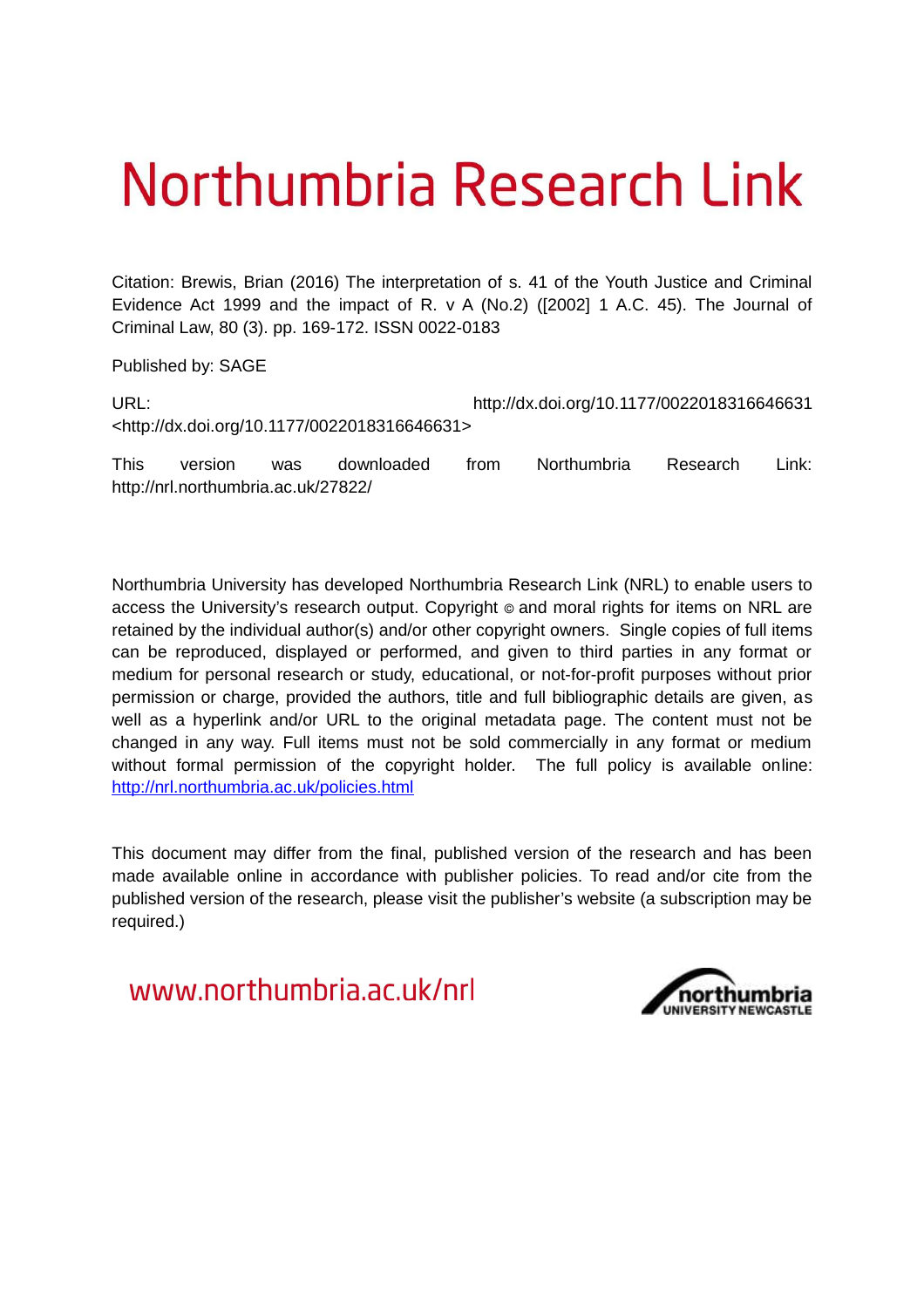## The Interpretation of s. 41 of the Youth Justice and Criminal Evidence Act 1999 and the Impact of R v A (No 2) ([2002] 1 AC 45) Armando Andrade v R [2015] EWCA Crim 1722

Keywords

Rape, sexual history evidence, admissibility, s. 41 Youth Justice and Criminal Evidence Act 1999, fair trial

The appellant appealed against his conviction for rape on two grounds. The first ground of appeal (to which this case note relates) was that the judge had wrongly excluded evidence of a previous consensual sexual encounter between the appellant and the complainant (C). The second ground of appeal (which is not considered in this case note) concerned the admissibility of evidence concerning two text messages sent by the appellant's friend (D) to C shortly after the alleged rape.

C had been drinking in a pub with her friend (M) and a man with whom C had engaged in a brief sexual encounter two days earlier. C began texting another man (D) and left to visit D's flat. On arrival at the flat she was taken upstairs to a bathroom where she had consensual sexual intercourse with D. The appellant, who was D's friend, then had sexual intercourse with C in the bathroom, which C maintained was against her will. Upon leaving, C telephoned M, who described C as being in a distressed state. M asked C if she had been raped to which C replied that she had. M contacted the police who collected C from a nearby bus station. The appellant was arrested, along with D and two other men who had been present at the flat. No further action was taken against anyone other than the appellant. It was the Crown's case that the appellant had forced C to have sexual intercourse against her will. The appellant contended that the intercourse was consensual.

During a police interview, the appellant said that he had met C on the stairs of D's flat and they started to chat. The appellant also maintained that he had met C on a previous occasion during which consensual sexual intercourse had taken place. He stated that during his conversation with C, it became clear that she wanted to do the same again so they went upstairs to the bathroom. Consensual sexual intercourse took place but this was interrupted when the appellant's telephone rang. He left the bathroom to take the call, but when he returned he found that C had left. C took part in a video identification procedure which included the appellant but she could not identify the second person with whom she had sexual intercourse as she said that she had not seen him. At trial, the defence were not permitted to question C about the alleged previous sexual encounter between the appellant and C, which he had referred to in his interview. During cross-examination, the appellant repeated his version of events and maintained that the sexual intercourse had been consensual. When asked why he thought C consented, the appellant said that they had met previously. C meanwhile maintained that she had never previously met the appellant.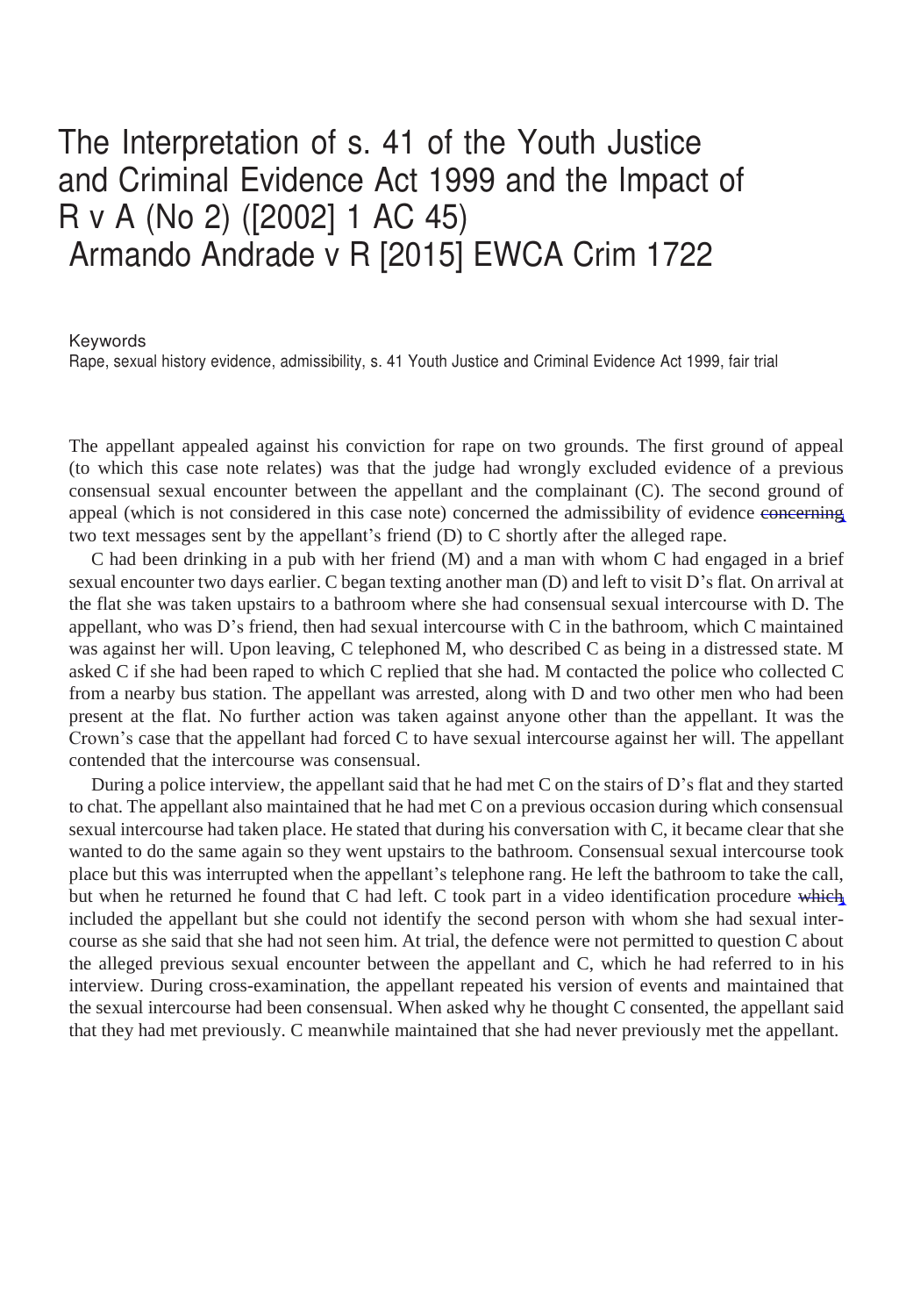During her evidence she spoke of having left the pub and made her way to  $D$ 's flat after receiving text messages from D asking her to go there. When she arrived she was led upstairs to the bathroom where consensual sexual intercourse took place with D. Another man was then invited into the bathroom at which point D left to take a phone call. C alleged that, when D returned, she was raped by the other man in D's presence and with D's assistance.

The defence made two separate and unsuccessful applications to adduce evidence of the previous sexual encounter but failed to give formal written notice as required by Criminal Procedure Rules made under s. 41 of the Youth Justice and Criminal Evidence Act 1999. Comments in the appellant's interview referring to the previous sexual encounter were excised from the version of the interview given to the jury. Despite the absence of a formal application, it appears that confusion arose from comments made in the defence statement which said: 'The defendant will in due course formally apply under section 41 to cross-examine on the defendant's previous sexual intercourse with the complainant' (at [18]). Moreover, at previous directions hearings, orders had been made for the prosecution to respond to the s. 41 issue. The Court of Appeal observed that whilst such directions may have been premature given the absence of a formal s. 41 application, they may have led the defence to believe that a formal s. 41 application was not required.

HELD, ALLOWING THE APPEAL, although the absence of a formal s. 41 application amounted to a serious failing on the part of the defence, the trial judge had 'dealt with the applications before him on the merits of the oral arguments that were presented before him' (at [20]). The judge had erred, however, by failing to give adequate consideration to the decision in R v A (No.2) ([2002] 1 AC 45). In that case the House of Lords held that where the exclusion of evidence under a strict interpretation of s. 41 endangers the fairness of the proceedings, the court may be required by s. 3 of the Human Rights Act 1998 to adopt a Convention-friendly interpretation of s. 41 to give effect to the defendant's fair trial rights under Article 6. The judge's failure to consider the full impact of that decision in the present case meant that the relevance of the appellant's alleged previous consensual sexual encounter with C was not properly addressed.

#### **Commentary**

The present case demonstrates that difficulties remain with the interpretation of s. 41 of the Youth Justice and Criminal Evidence Act 1999. The provision radically departs from its predecessor, s. 2 of the Sexual Offences (Amendment) Act 1976, which afforded considerable discretion to judges to determine the relevance of sexual history evidence. By stark contrast, s. 41 adopts a 'pigeonholing' approach to the admissibility of evidence and in doing so predetermines relevance through a closed list of categories or 'gateways' contained in ss 41(3) or (5). In addition to removing judicial discretion by enacting s. 41, Parliament evoked further controversy by extending the 'rape shield' to include evidence of previous sexual behaviour between the complainant and the defendant. In contrast, the 1976 Act had only applied to 'third party' sexual history evidence, meaning that evidence of previous sexual behaviour occurring between the complainant and the defendant could be adduced by the defence without first having to seek the permission of the judge. In R v A (No.2) ([2002] 1 AC 45), Lord Steyn expressed his opposition to the widening of the 'rape shield' in s. 41, which, considered in light of the strict categories approach to admitting sexual history evidence, he described as 'legislative overkill' (R v A (No.2) at [67]). The exclusion of evidence concerning the previous incident in the present case (which contributed to the accused's conviction being quashed) can be attributed to two factors, namely the absence of a formal s. 41 application and the judge's failure to adequately assess the impact of R v A (No.2).

### The Absence of a Formal s. 41 Application

Criticism had been aimed at judges under the previous law for failing to ensure that the introduction of sexual history evidence followed the correct procedure, which, under s. 2(2) of the 1976 Act, required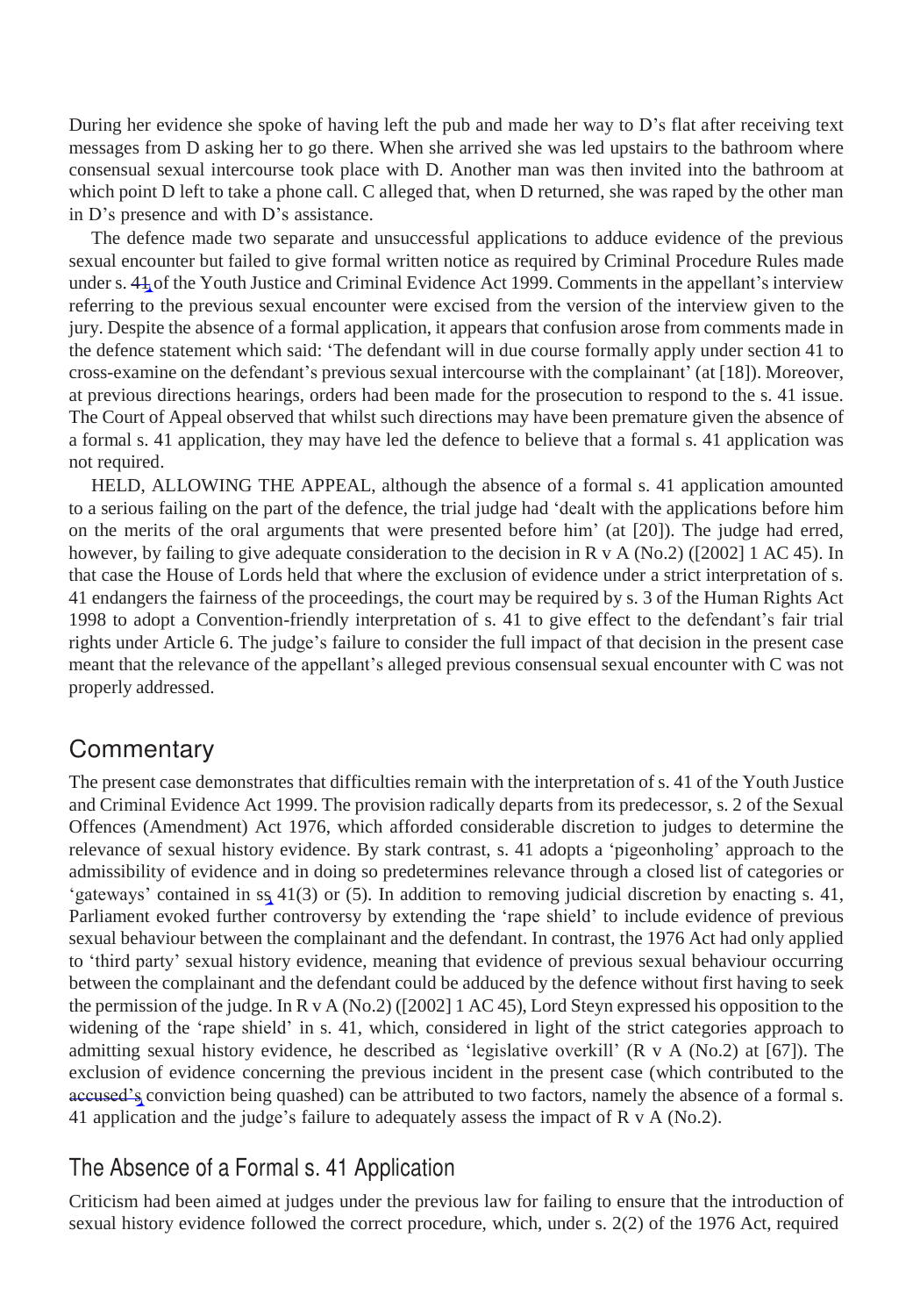applications to made to the judge in the absence of the jury. Non-compliance with the formal application process intensified the distress suffered by complainants who were caught off-guard by evidence that had found its way into the courtroom by illegitimate means. Crim PR Part 22 specifies the correct procedure for making an application to adduce sexual history evidence under the 1999 Act. Most notably, Crim PR Part 22.2 stipulates that s. 41 applications must be made in writing. Part 22.3 provides that the application must:

(a) identify the issue to which the defendant says the complainant's sexual behaviour is relevant; (b) give particulars of—(i) any evidence that the defendant wants to introduce, and (ii) any questions that the defendant wants to ask; (c) identify the exception to the prohibition in section 41 of the Youth Justice and Criminal Evidence Act 1999 on which the defendant relies . . .

The circumstances surrounding the previous sexual encounter in the present case could not be fully examined because of the absence of a formal s. 41 application which could have provided further detail in relation to the factors listed in Crim PR Part 22.3. Moreover, the judge had not fully investigated the previous incident during the oral application. This meant that there was insufficient material available to determine whether the previous sexual encounter was sufficiently probative.

#### The Judge's Failure to Adequately Assess the Impact of R v A (No.2) ([2002] 1 AC 45)

Notwithstanding the absence of a formal s. 41 application which would have enabled a more thorough investigation of the circumstances surrounding the previous incident, the decision of the judge highlights the potential dangers of refusing to depart from a strict interpretation of s. 41. The judge was mindful of the dangers of admitting evidence which the defence seek to adduce on the erroneous basis that because a complainant has consented in the past she must have consented on the occasion in question. In the Canadian case of R v Seaboyer [1991] 2 RCS 577, McLachlin J noted that '[t]he fact that a woman has had intercourse on other occasions does not in itself increase the logical probability that she consented to intercourse with the accused' (at [604]). Whilst it is difficult to disagree with the judge in the present case that past consent is not indicative of present consent, the full impact of the judgment in  $R \text{ v A}$  (No.2) appears to have been disregarded in relation to two fundamental points. First, the judge failed to consider the important distinction made by their Lordships in  $R$  v  $\hat{A}$  (No.2) between evidence of previous sexual behaviour occurring between the complainant and the defendant and that involving the complainant and third parties. Lord Hutton in R v A  $(Nq2)$  observed that '[e]vidence or questions about sexual behaviour with third parties is likely to be much harder to justify on grounds of relevancy than evidence about sexual behaviour with the defendant'  $(R \vee A(N_0.2)$  [2002] 1 AC 45 (at [77]). Lord Steyn also noted that '[a]s a matter of common sense, a prior sexual relationship between the complainant and the accused may, depending on the circumstances, be relevant to the issue of consent' (at [61]). Secondly, it appears that the judge did not fully appreciate the impact of s. 3 of the Human Rights Act 1998 on that decision and its possible application to the present case in relation to the defendant's Article 6 rights. In R v A (No.2) their Lordships were faced with a stark choice: that s. 41 was incompatible with the Convention, under s. 4 of the Human Rights Act 1998, or that s. 41 could be saved by a Convention-friendly interpretation, under s. 3 of the 1998 Act. Section 3 provides that, '[s]o far as it is possible to do so, primary legislation and subordinate legislation must be read and given effect in a way which is compatible with the Convention rights.' Their Lordships opted for the latter course, with Lord Steyn proposing a more nuanced test of relevance to meet the needs of the defendant's fair trial rights. He observed,

[t]he effect of the decision today is that under section 41(3)(c) of the 1999 Act, construed where necessary by applying the interpretative obligation under section 3 of the Human Rights Act 1998, and due regard always being paid to the importance of seeking to protect the complainant from indignity and from humiliating questions, the test of admissibility is whether the evidence (and questioning in relation to it) is nevertheless so